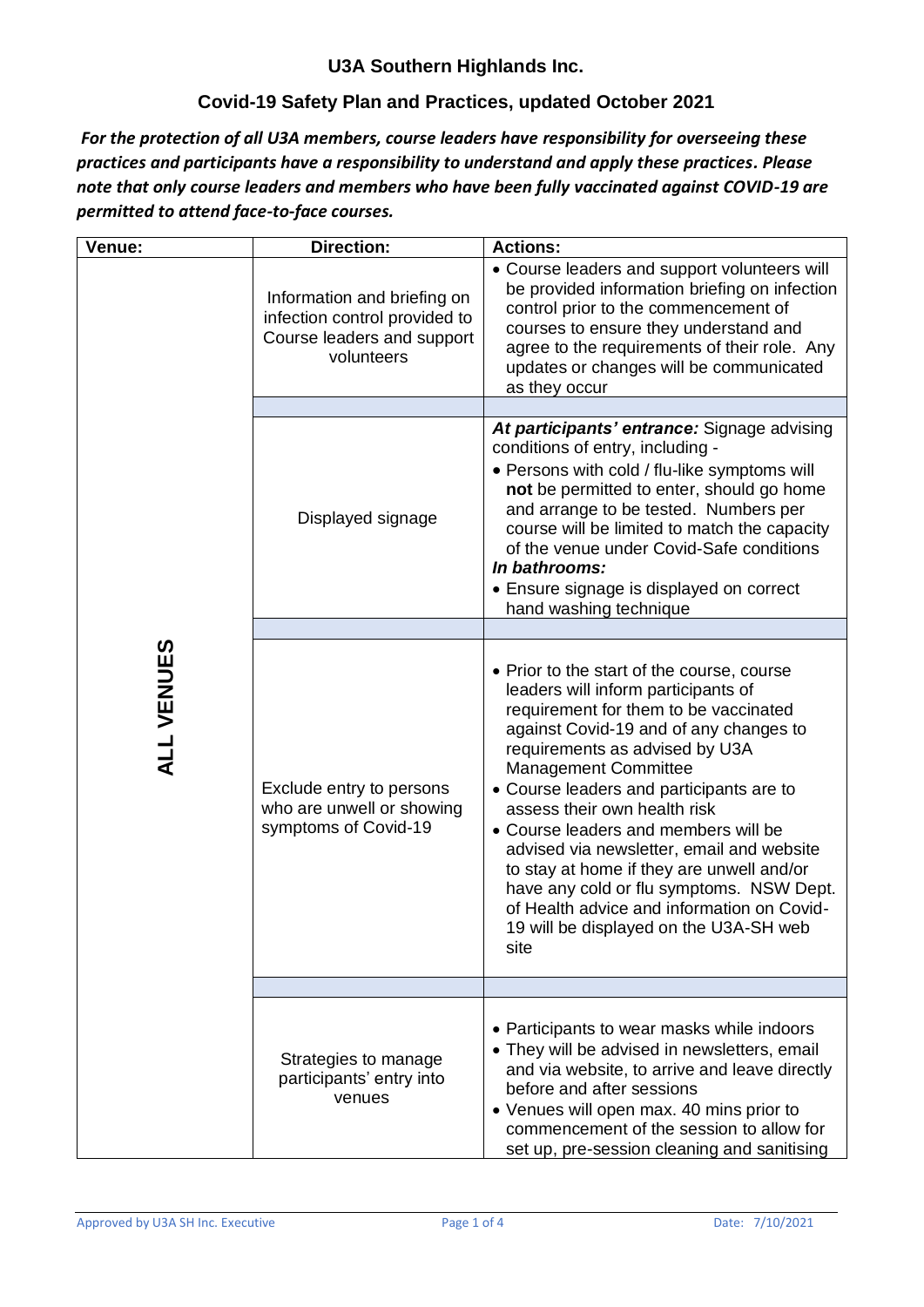### **Covid-19 Safety Plan and Practices, updated October 2021**

|        |                                                                                 | • Participants are to maintain social<br>distancing as advised by NSW Health whilst<br>outside and inside the venue, while<br>awaiting entry, entering and leaving the<br>venue<br>• The course assistant will mark names off<br>the attendance list and ask participants to<br>use hand sanitiser<br>• U3A will provide sanitiser at the entry point<br>of all course sessions, for each member to<br>use when entering and exiting the venue<br>• Where possible, windows to be opened to<br>maintain air quality                                                                                                                                                        |
|--------|---------------------------------------------------------------------------------|----------------------------------------------------------------------------------------------------------------------------------------------------------------------------------------------------------------------------------------------------------------------------------------------------------------------------------------------------------------------------------------------------------------------------------------------------------------------------------------------------------------------------------------------------------------------------------------------------------------------------------------------------------------------------|
|        |                                                                                 |                                                                                                                                                                                                                                                                                                                                                                                                                                                                                                                                                                                                                                                                            |
|        | Seating / Furniture<br>placement                                                | • Number of seats set out will be limited to<br>the enrolled number or room capacity as<br>advised by the venue<br>• Placement of seating will comply with NSW<br><b>Health requirements</b><br>• Where tables are used, they will be<br>positioned to preserve social distancing<br>between members' seats<br>• Participants will not reposition<br>seating/furniture to break social distancing<br>requirements                                                                                                                                                                                                                                                          |
|        |                                                                                 |                                                                                                                                                                                                                                                                                                                                                                                                                                                                                                                                                                                                                                                                            |
| VENUES | Course leader's briefing to<br>members at the<br>commencement of the<br>session | • The course leader will brief members on<br>infection control techniques, including -<br>• Safe sneeze / cough practices ie. covering<br>the nose and mouth with elbow or tissue,<br>disposing of tissue into bin immediately<br>after use; and good hand hygiene practices<br>ie. washing hands regularly for 20 seconds<br>with soap and water or using sanitiser<br>especially after sneezing / coughing or<br>using toilet<br>• Covid-19 is infected through contact with<br>eyes, nose and mouth so it is important to<br>avoid touching your face<br>• One person capacity in the bathroom area<br>• Any other relevant information provided by<br>U3A or the venue |
|        |                                                                                 |                                                                                                                                                                                                                                                                                                                                                                                                                                                                                                                                                                                                                                                                            |
|        | Provision of detergent /<br>disinfectant / sanitiser                            | • U3A will provide sanitiser and disinfectant<br>wipes at the entry door and in the areas<br>where the session is being held                                                                                                                                                                                                                                                                                                                                                                                                                                                                                                                                               |
|        |                                                                                 |                                                                                                                                                                                                                                                                                                                                                                                                                                                                                                                                                                                                                                                                            |
|        | Clean touch points                                                              | • The set-up team will sanitise door handles,<br>light switches, tables, chairs and all touch<br>points including bathroom taps and<br>equipment being used, prior to the start and<br>at the end of each session                                                                                                                                                                                                                                                                                                                                                                                                                                                          |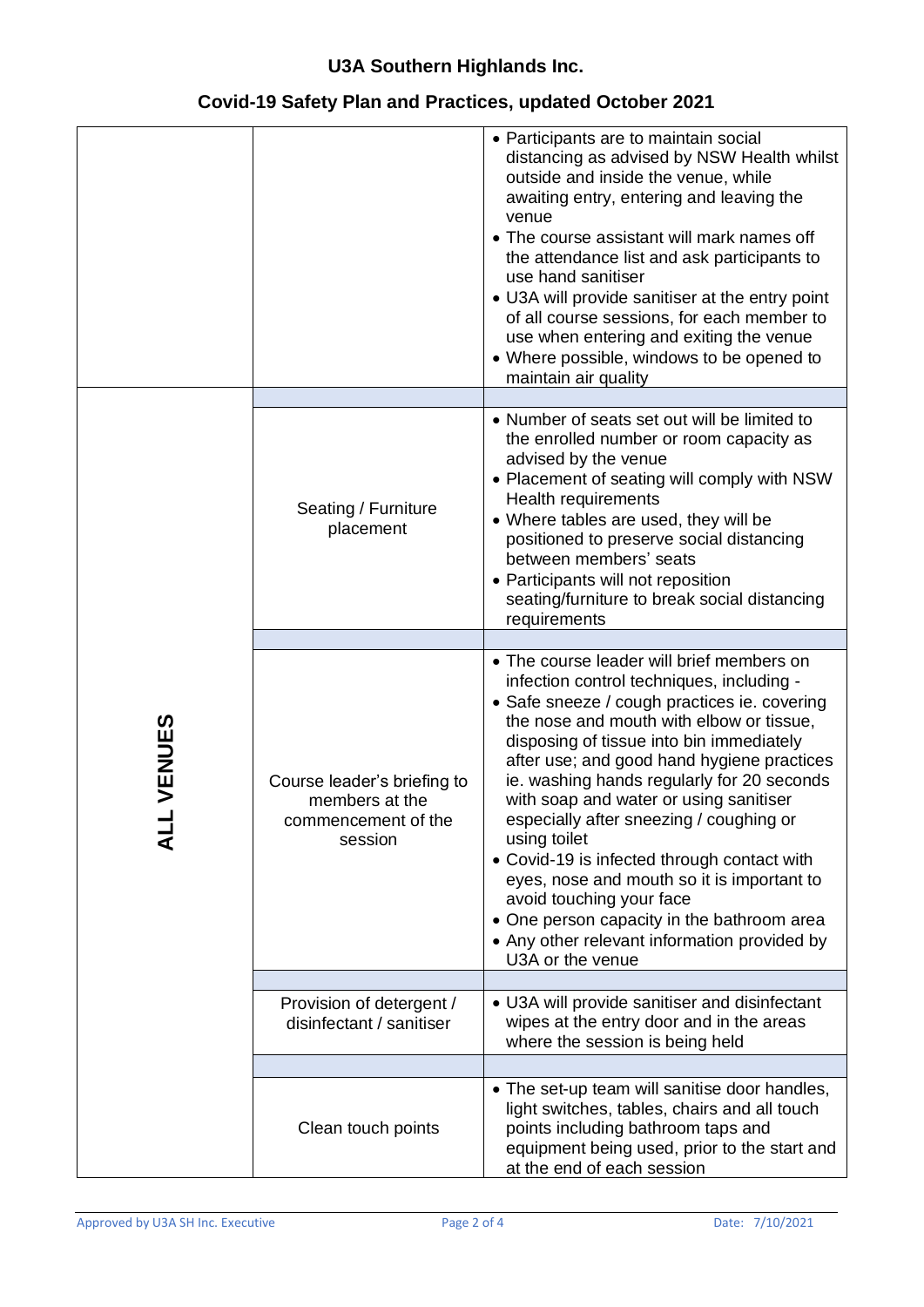### **Covid-19 Safety Plan and Practices, updated October 2021**

|                |                                      | • The set-up team will wipe down tables and<br>other applicable hard surfaces being used<br>with disinfectant wipes provided by U3A, at<br>the start and at the conclusion of the<br>session<br>• The course leader will be provided with<br>disinfectant wipe/s to sanitise equipment<br>and other hard surfaces he/she uses,<br>before use and at the end of the session                                                                                                                                                                                                                                                                                      |
|----------------|--------------------------------------|-----------------------------------------------------------------------------------------------------------------------------------------------------------------------------------------------------------------------------------------------------------------------------------------------------------------------------------------------------------------------------------------------------------------------------------------------------------------------------------------------------------------------------------------------------------------------------------------------------------------------------------------------------------------|
|                |                                      |                                                                                                                                                                                                                                                                                                                                                                                                                                                                                                                                                                                                                                                                 |
|                | Use of bathrooms                     | • Prior to the start of a session, the set-up<br>team will check and ensure that the venue<br>has supplied sufficient hand soap, paper<br>towel and a packet of sanitised wipes to be<br>made available in bathroom/s<br>• 1 person capacity in bathroom at a time<br>• Bathroom touchpoints including door<br>handles, taps, to be sanitized after use<br>• Any rubbish must not be left at venue<br>• Set up team to sanitise bathroom taps and<br>door handles at the conclusion of the<br>session and remove all rubbish                                                                                                                                    |
|                |                                      |                                                                                                                                                                                                                                                                                                                                                                                                                                                                                                                                                                                                                                                                 |
| <b>LVENUES</b> | Serving of Refreshments              | • No refreshments will be served at U3A<br>session<br>• Members may bring and take home their<br>own personal water bottle or thermos, if<br>they wish                                                                                                                                                                                                                                                                                                                                                                                                                                                                                                          |
|                |                                      |                                                                                                                                                                                                                                                                                                                                                                                                                                                                                                                                                                                                                                                                 |
|                | Maintenance of attendance<br>records | • Where made available, course leader to<br>use QR app on entering and leaving<br>premises<br>• Course assistant will mark attendees'<br>names off the attendance roll provided to all<br>course sessions and ask participants if they<br>meet vaccination requirements<br>• Pens will not be shared and must be<br>sanitised before and after use<br>• The course assistant or leader will return<br>the attendance record to the Covid Officer<br>at the end of the course or earlier if<br>requested<br>• Upon request, U3A-SH agrees to provide<br>contact tracing details to the venue and/or<br>NSW Health Dept. for any U3A group<br>session or activity |